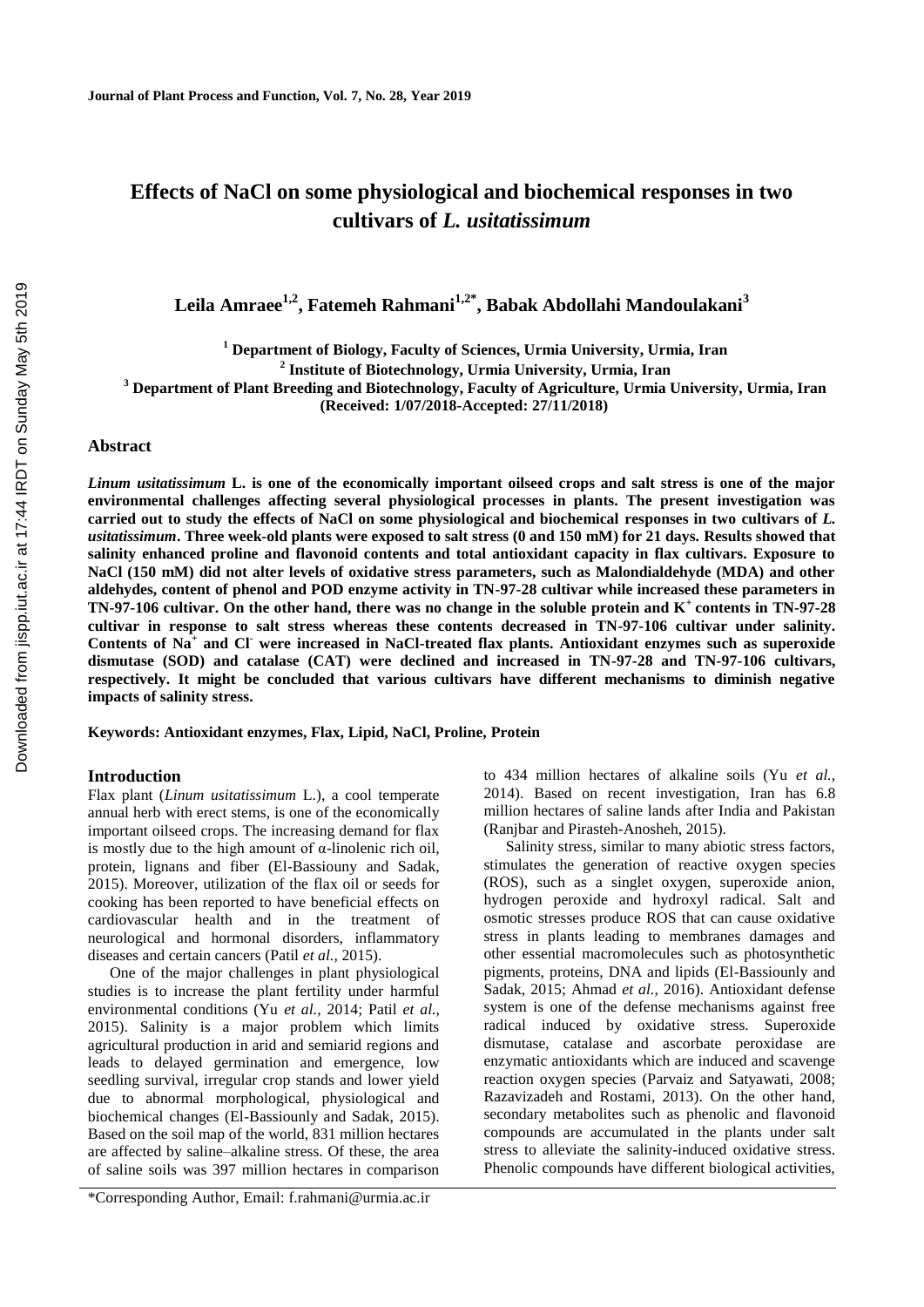they are well-known as powerful radical scavengers and ions chelators, and are crucial to attract pollinators through flower pigmentation, plant growth and reproduction (Minh *et al*., 2016; Bettaieb *et al*., 2017).

In most plants, accumulation of osmolytes, such as proline, is an efficient strategy in response to salt stress. The type and number of proline accumulated, differ among different plant species. Proline accumulation might be used as a selection index of salt tolerant varieties by means of interfering in osmotic adjustment (Ahmad *et al.,* 2016). In addition to osmotic role, proline has been shown to stabilize proteins and membranes, protects plants against free radical-induced damages, maintains appropriate NADP<sup>+</sup>/NADPH ratios (Matysik *et al.,* 2002). Proline considered as a carbon and nitrogen storage component, buffer of cytosolic pH, cell redox balance status and finally, signal of stress adaptive responses (Jaarsma *et al.,* 2013; Tavakoli *et al.,* 2016).

In various plant species, peroxidation of membrane lipids by ROS is an indication of membrane damage and leakage under salt stress conditions (Bazrafshan and Ehsanzadeh, 2016). Malondialdehyde (MDA) content, a product of lipid peroxidation, is considered as the general indicator of oxidative damage and cell membrane stability which has been widely considered to differentiate salt-tolerant and -sensitive cultivars (De Azevedo Neto *et al.,* 2006). It appears that little information is available regarding the effect of salinity stress on growth, physiology and biochemistry of different flax cultivars (Patil *et al.,* 2015).

The objective of this study was to quantify the responses of two *L*. *usitatissimum* cultivars to salinity. The effects of salt stress on the soluble protein, proline and total phenolic and flavonoid contents, antioxidant enzymes activities, total antioxidant capacity, ion homostasis and membrane lipid peroxidation were evaluated in two *L*. *usitatissimum* cultivars in order to better understand the differences for response to salt stress.

#### **Materials and methods**

**Plant materials:** The seeds of two *L*. *usitatissimum* cultivars, TN-97-28 (Var. usitatissimum, Zabol) and TN-97-106 (Var. humil, Meshgin Shahr, Ardabil) were obtained from Agricultural Research Center of West Azerbaijan Province, Urmia, Iran. TN-97-28 and TN-97-106 cultivars have been identified as moderate and high cold tolerant varieties, respectively (Ghoreishi *et al.*, 2017). The experiment was conducted as a completely randomized design in a growth chamber at Institute of Biotechnology of Urmia University. The surface of the seeds was sterilized in 75% ethanol for 2 mins. and 50% sodium hypochlorite for 5-10 mins., and washed with sterile distilled water 4-6 times. After germination in petri dish, seedlings were cultivated in 15 cm  $\times$  15 cm pots in peat moss and perlite 3-1 (v/v). The growth chamber was set at 250  $\mu$ mol m<sup>-2</sup> S<sup>-1</sup> light intensity, photoperiod of 16 hrs. light and 8 hrs. darkness and temperature of  $23 \pm 1$ °C with 80–90 %

relative humidity. After three weeks, flax plant were divided into two groups and subjected to two salinity levels for 21 days: 1- plants watered with NaCl (0 mM), 2- plants supplied with NaCl (150 mM). At the end of treatment, electrical conductivity (EC) of 1.0 and 17 (dS m<sup>-1</sup>) was calculated for drainage water of pots treated with NaCl (0 mM) and (150 mM), respectively. The experiment was performed in triplicate and each replicate contained 15 seedlings. At the end of the experiment, samples were collected and frozen in liquid nitrogen and then transferred to -80°C until analyses.

**Protein content and antioxidant enzymes activity:** Enzyme extractions were carried out at 4°C according to Azarmehr *et al*. (2013) method. Plant tissues were frozen in liquid nitrogen and ground with an ice-cold pestle and mortar, and then extracted in 50 mM buffer (Tris-HCl, pH 7.5). The homogenate was centrifuged two times at 12000 rpm at 4°C for 20 mins., and at 9000 RPM at 4°C for 15 mins. The supernatant was collected and used for protein and enzyme assays. Total soluble proteins were determined in triplicate for each sample, and then the concentration of the proteins was calculated by BSA standard curve (Azarmehr *et al*., 2013).

SOD activity was measured according to the protocol of Azarmehr *et al*. (2013) at 560 nm. one unit of SOD was defined as the amount of enzyme that produced 50% inhibition of NBT reduction, and SOD specific activity was expressed as units  $mg^{-1}$  protein (Azarmehr *et al*., 2013).

The reaction mixture for POD enzyme activity contained 50 mM phosphate buffer (pH 6.6), guaiacol  $(1\%)$ ,  $H_2O_2$  (0.3%) and enzyme extract in a total volume of 1 mL. Guaiacol as the substrate and increase in the absorbance, due to the oxidation of guaiacol, was measured at 470 nm for 1min (Altın *et al*., 2017).

CAT activity was determined by measuring the consumption of  $H_2O_2$  at 240 nm for 1 min. A reaction mixture (Azarmehr *et al*., 2013) and 100 µl of enzyme extract was used.

The activity of APOX was determined by following the decrease of ascorbate and measuring the change in absorbance at 290 nm for 1 min based on Karimi and Khataee (2012) method. The decrease in ascorbate concentration was followed as a decline in the optical density at 290 nm (Karimi and Khataee, 2012).

**Phenolic content and total antioxidant capacity:**  The total phenol content was determined according to Heimler *et al*. (2009) method with 70% ethanol overnight extract (Heimler *et al*., 2009). The extracts were used for determination of total phenol and flavonoid. Total phenol contents were determined by spectrophotometer (Bechman DU530) at 760 nm, using the folin–Ciocalteu reagent (Lippi *et al*., 2011) and gallic acid was used to develop standard curves. Total flavonoid contents were measured according to Beketov *et al*. (2005) method at 414 nm using quercetin calibration curve (Beketov *et al*., 2005).

DPPH and FRAP methods were used, in order to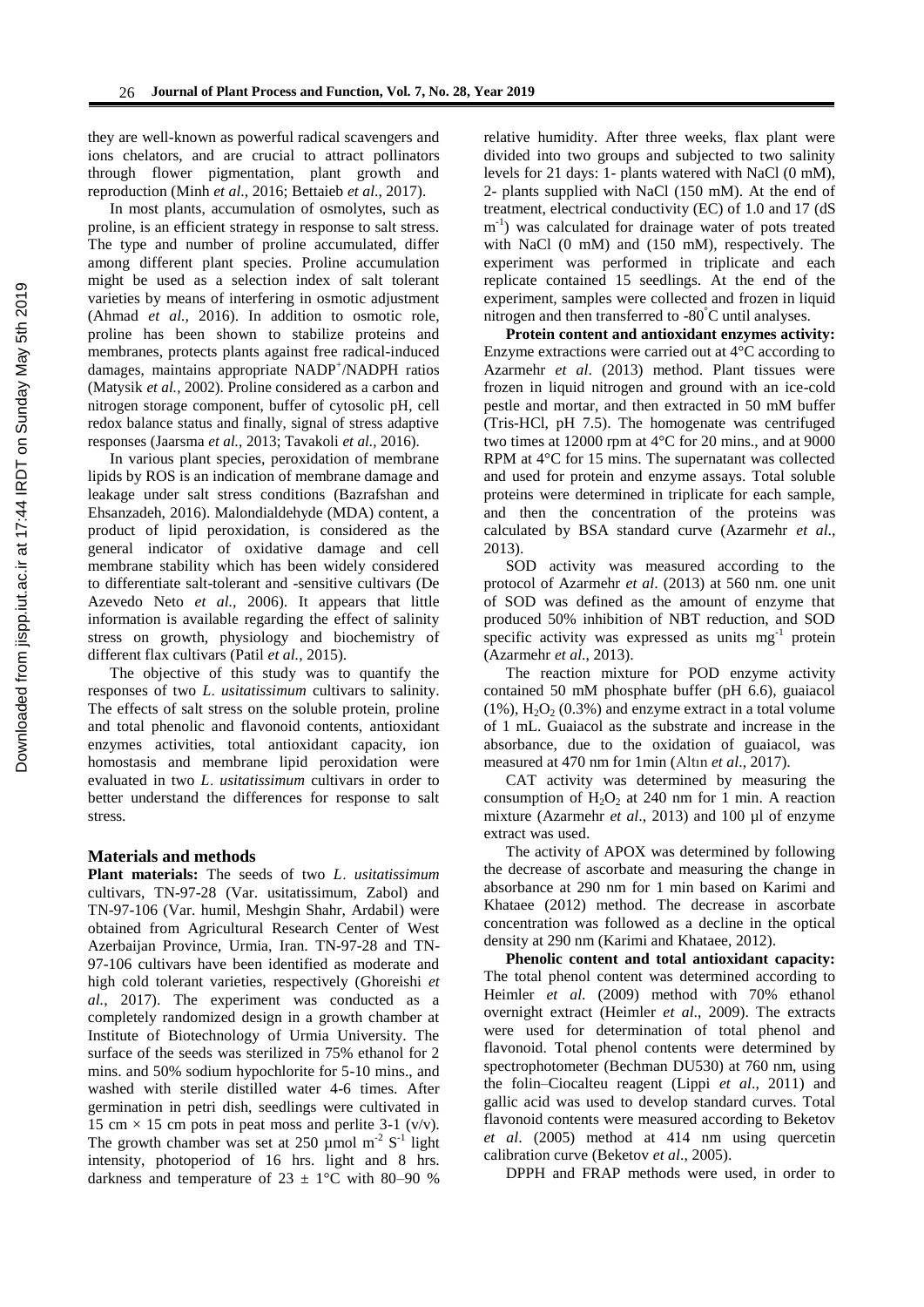evaluate the antioxidant activity of the samples. FRAP assay is a non-specific method and rely on the reduction of TPTZ  $(2,4,6$ -tri-pyridyl-s-triazine)-Fe<sup>3+</sup> complex to TPTZ-Fe $2+$  form, with total reducing power of all the antioxidant substances found in the test solution. Onetenth mL of sample was mixed with 2.9 mL FRAP reagent and the absorbance was measured at 593 nm after the mixture was held at 37°C for 10 mins. (Li *et al*., 2014).

The antioxidant capacity of flax leaf methanol extracts was determined by DPPH radical scavenging assay described by Hatamnia *et al*. (2014). Absorbance of the solution at 515 nm was measured. The test was carried out in triplicate and the radical scavenging activity (RSA) was calculated as a percentage of DPPH discoloration by follwing formula:

 $RSA\%=(A_0-A_1)/A_0*100$ 

Where  $A_0$  is the absorbance of control reaction (containing all reagents except the extract) and  $A_1$  is the absorbance of solution when the sample extract has been added.

**Proline content:** Proline content in the stem tissues was extracted and analyzed according to the method described by Cha-Um and Kirdmanee (2009). Fiftymilligram fresh stem materials were ground in a mortar with liquid nitrogen. The homogenate powder was mixed with 1 mL aqueous sulfosalicylic acid (3 % w/v). After centrifugation, supernatant was reacted with an equal volume of glacial acetic acid and ninhydrin reagent (1.25 mg ninhydrin in 30 mL of glacial acetic acid and 20 ml 6 M H3PO4) and incubated at 95°C for 1 hrs. The reaction was terminated placing in an ice bath. The reaction mixture was vigorously mixed with 2 mL toluene. After warming at 25°C, the chromophore was measured at 520 nm. L-proline was used as a standard. The method was calibrated for each determination with standard proline solutions within the detection range of the method  $(0-10 \mu g. ml^{-1})$  (Cha-Um and Kirdmanee, 2009).

**Ion contents:** For measurement of ion concentration, 50 mg of the powdered dry matter of the aerial organ was boiled in 5 mL of distilled water for one hour at 100°C using ben murray. This hot water extract was cooled and filtered using filter paper. filtered extracts were used to measure the amount of  $Na<sup>+</sup>$  and  $K<sup>+</sup>$  contents by flame photometer (Fater electronic 405, Iran). 0.5 mL aliquots were analyzed to measure tissue Cl<sup>-</sup> concentration using chloride analyzer (Model 926, Sherwood scientific, UK) (Hatamnia *et al*., 2013).

**Lipid peroxidation:** Lipid peroxidation was determined in terms of MDA content in 0.05 g of leaf fresh weight using the thiobarbituric acid (TBA) method described by Meir *et al*. (1992) employing slight modifications. The absorbance of the colored reaction product was determined at 455 nm for aldehydes (which are products of lipid peroxidation) and at 532 nm for MDA. The measurements were corrected for nonspecific turbidity by subtracting the absorbance at 600 nm. For calculations, an extinction coefficient of 0.457

 $\times$  10<sup>5</sup> Mcm<sup>-1</sup> was used at 455 nm for five aldehydes (1propanal, 1-butanal, 1-hexanal, 1-heptanal, and 1 propanal-dimethylacetal), and the MDA content was calculated using an extinction coefficient of  $1.56 \times 10^5$ Mcm-1 at 532 nm (Meir *et al*., 1992).

**Statistical analysis:** All parameters assayed, were measured in triplicate. The experimental design was completely randomized factorial and data subjected to analysis of variance using SAS 9.2. The mean separations were performed by Duncan's multiple range tests with the same software. Significance was determined at  $P \le 0.01$  and the results were expressed as mean values and standard error (SE) of the means.

#### **Results**

**Protein content and antioxidant enzymes activity:**  The level of protein in TN-97-106 cultivar was recorded higher than TN-97-28 cultivar under NaCl (0 mM). However, NaCl (150 mM) had no significant impact on content of protein in TN-97-28 cultivar while decreasing it (41%) in TN-97-106 cultivar (Table 1). In TN-97-28 cultivar, the activity of POD enzyme did not change in response to salinity. On the other hand, TN-97-106 cultivar showed induction in POD enzyme activity (2.6 fold) under 150 mM NaCl (Table 1).

Imposing three week old flax plants to 150 mM NaCl reduced SOD enzyme activity (13%) in TN-97-28 cultivar, whereas increased it (34%) in TN-97-106 cultivar. The CAT enzyme activity decreased (25%) in TN-97-28 cultivar whereas increased (3.2 fold) in TN-97-106 cultivar under salinity. Activity of APOX enzyme did not show any significant changes under salt stress in both cultivars (Table 1).

**Phenolic and flavonoid contents and total antioxidant capacity:** Based on our results, TN-97-28 and TN-97-106 cultivars responded differently for phenol content under NaCl (150 mM) (Table 2). No significant change was observed in TN-97-28 cultivar while salinity stress increased phenol content (94%) in TN-97-106 cultivar. The content of flavonoid was significantly increased in TN-97-28 (29%) and in TN-97- 106 (43%) cultivars in response to salt stress (Table 2).

The results showed that NaCl (150 mM) caused an increase in total antioxidant capacity in flax cultivars (Table 2). Based on the results of FRAP assay, total antioxidant capacity was increased in TN-97-106 cultivar (43%) but no significant change was detected in TN-97-28 cultivar in response to salinity (Table 2). On the other hand, based on DPPH method, total antioxidant content was induced in NaCl treated TN-97- 28 (3 fold) and TN-97-106 (5 fold) cultivars.

**Proline content:** The results showed that proline content was significantly increased under NaCl (150 mM) treatment compared to the control groups with 10 and 26-fold induction in TN-97-28 and TN-97-106 cultivars, respectively (Table 2).

**Ion contents:** Application of 150 mM NaCl significantly elevated the content of  $Na<sup>+</sup>(4.5$  and 6 fold) and Cl- (2.7 and 2.8 fold) in TN-97-28 and TN-97-106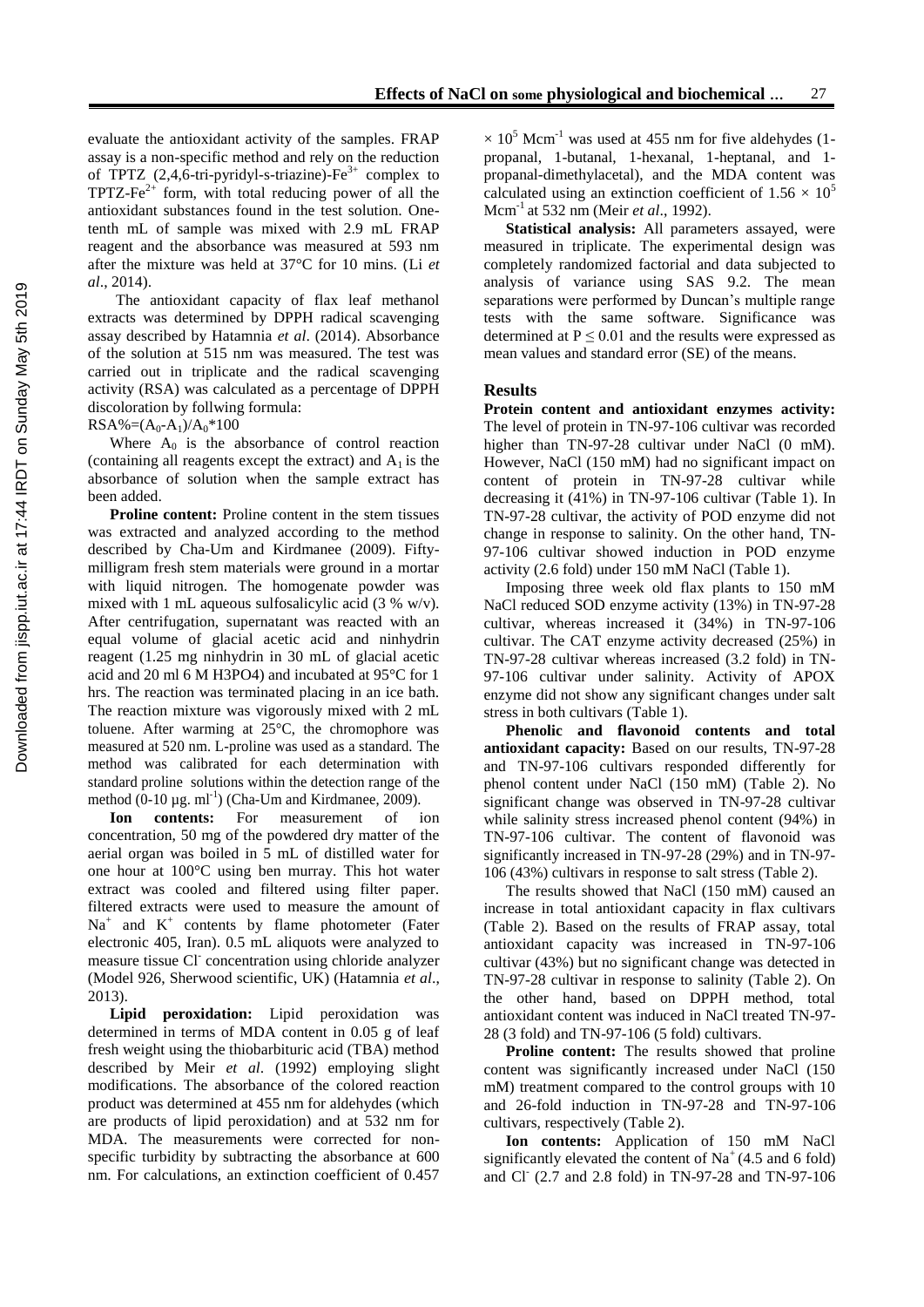| ascorbate peroxidase (APA)) in Tin-97-26 and Tin-97-100 <i>limum usualissimum</i> L cultivars under 0 and 150 mini nact. |                  |                              |                               |                              |                            |                               |  |  |  |
|--------------------------------------------------------------------------------------------------------------------------|------------------|------------------------------|-------------------------------|------------------------------|----------------------------|-------------------------------|--|--|--|
| Cultivars                                                                                                                | NaCl             | Soluble protein              | POD activity                  | <b>SOD</b>                   | CAT activity               | APOX activity                 |  |  |  |
|                                                                                                                          |                  | content                      |                               | activity                     |                            |                               |  |  |  |
|                                                                                                                          | (mM)             | (mg/g fw)                    | $(\mu$ mol/mg pr min $)$      | (U/mg pr)                    | $\mu$ mol/mg pr min        | $(\mu \text{mol/mg pr min})$  |  |  |  |
| TN-97-28                                                                                                                 | $0 \text{ mM}$   | $7.57 \pm 0.11^{\text{b}}$   | $8.70 + 1.99$ <sup>ab</sup>   | $27.9 \pm 1.30^{\text{ a}}$  | $13.5 + 0.47$ <sup>a</sup> | $13.6 \pm 1.88$ <sup>ab</sup> |  |  |  |
|                                                                                                                          | $150 \text{ mM}$ | $8.76 \pm 0.27$ <sup>b</sup> | $11.42 \pm 0.63$ <sup>a</sup> | $24.1 \pm 0.96^{\mathrm{b}}$ | $10.1 + 0.43^{\text{b}}$   | $10.7 \pm 1.69^{\text{ b}}$   |  |  |  |
| TN-97-106                                                                                                                | 0 <sub>m</sub> M | $12.6 + 1.47$ <sup>a</sup>   | $4.46 \pm 0.43^{\circ}$       | $16.8 \pm 2.02$ <sup>c</sup> | $2.86 \pm 0.73$ c          | $14.9 \pm 1.67$ <sup>ab</sup> |  |  |  |
|                                                                                                                          | $150 \text{ mM}$ | $7.40 + 1.42^b$              | $11.8 \pm 3.99^{\text{ a}}$   | $22.7 \pm 1.39^{\mathrm{b}}$ | $9.20 \pm 1.57^{\circ}$    | $22.8 \pm 7.02$ <sup>a</sup>  |  |  |  |

**Table 1. Soluble protein content and enzymes activity (peroxidase (POD), superoxide dismutase (SOD), catalase (CAT) and ascorbate peroxidase (APX)) in TN-97-28 and TN-97-106** *Linum usitatissimum* **L cultivars under 0 and 150 mM NaCl.** 

**Means followed by the different letter are significantly different according to Duncan's multiple range test (** $P \le 0.01$ **).** 

**Table 2. Phenol and flavonoid contents, FRAP assay and DPPH radical scavenging (%) in TN-97-28 and TN-97-106** *Linum usitatissimum* **L cultivars under 0 and 150 mM NaCl.** 

| Cultivars | $NaCl$ (mM)                        | Phenolic<br>contents<br>(mg/g f w) | Flavonoid<br>contents<br>(mg/g f w) | FRAP assay<br>$(\mu g/g f w)$ | DPPH radical<br>scavenging $(\%)$ | Proline content<br>$\mu$ mol/g FW) |
|-----------|------------------------------------|------------------------------------|-------------------------------------|-------------------------------|-----------------------------------|------------------------------------|
| TN-97-28  | $0 \text{ mM}$<br>$150 \text{ mM}$ | $9.3 \pm 0.43^{\mathrm{b}}$        | $2.8 + 0.02^{\circ}$                | $15.4 + 0.76^{\circ}$         | $2.7 + 0.93^{\circ}$              | $0.62 \pm 0.10^{\circ}$            |
|           |                                    | $9.8 + 0.61^{b}$                   | $3.6 + 0.13^{b}$                    | $16 + 0.11^{b}$               | $8.7 + 1.15^{b}$                  | $6.3 + 0.49^{\text{b}}$            |
| TN-97-106 | $0 \text{ mM}$<br>$150 \text{ mM}$ | $7.1 + 0.63$ <sup>c</sup>          | $2.9 + 0.23$ °                      | $13.9 + 0.46^{\mathrm{b}}$    | $2.5 + 1.03^{\circ}$              | $0.51 + 0.12$ <sup>c</sup>         |
|           |                                    | $13.8 \pm 0.31$ <sup>a</sup>       | $4.2 + 0.10^{\text{a}}$             | $20 + 1.00^{\text{a}}$        | $13.7 + 0.06^{\text{a}}$          | $13.4 \pm 1.93$ <sup>a</sup>       |

**Means followed by the different letter are significantly different according to Duncan's multiple range test (** $P \le 0.01$ **).** 



**Fig. 1. Ion contents in TN-97-28 and TN-97-106** *Linum usitatissimum* **L cultivars under 0 and 150 mM NaCl.: Na<sup>+</sup> content (a)**   $K^+$  content (b)  $K^+$  / Na<sup>+</sup> ratio (c) and Cl<sup>-</sup> content (d). Means followed by the different letter are significantly different **according to Duncan's multiple range test (** $P \leq 0.01$ **).** 

cultivars, respectively. In response to NaCl (150 mM), the content of  $K^+$  decreased in TN-97-106 cultivar (55%), but no significant change was detected in TN-

97-28 cultivar (Fig. 1). The  $K^{\dagger}$  Na<sup>+</sup> ratio was significantly reduced in TN-97-28 (81%) and TN-97- 106 (92%) cultivars under imposition of NaCl (150mM)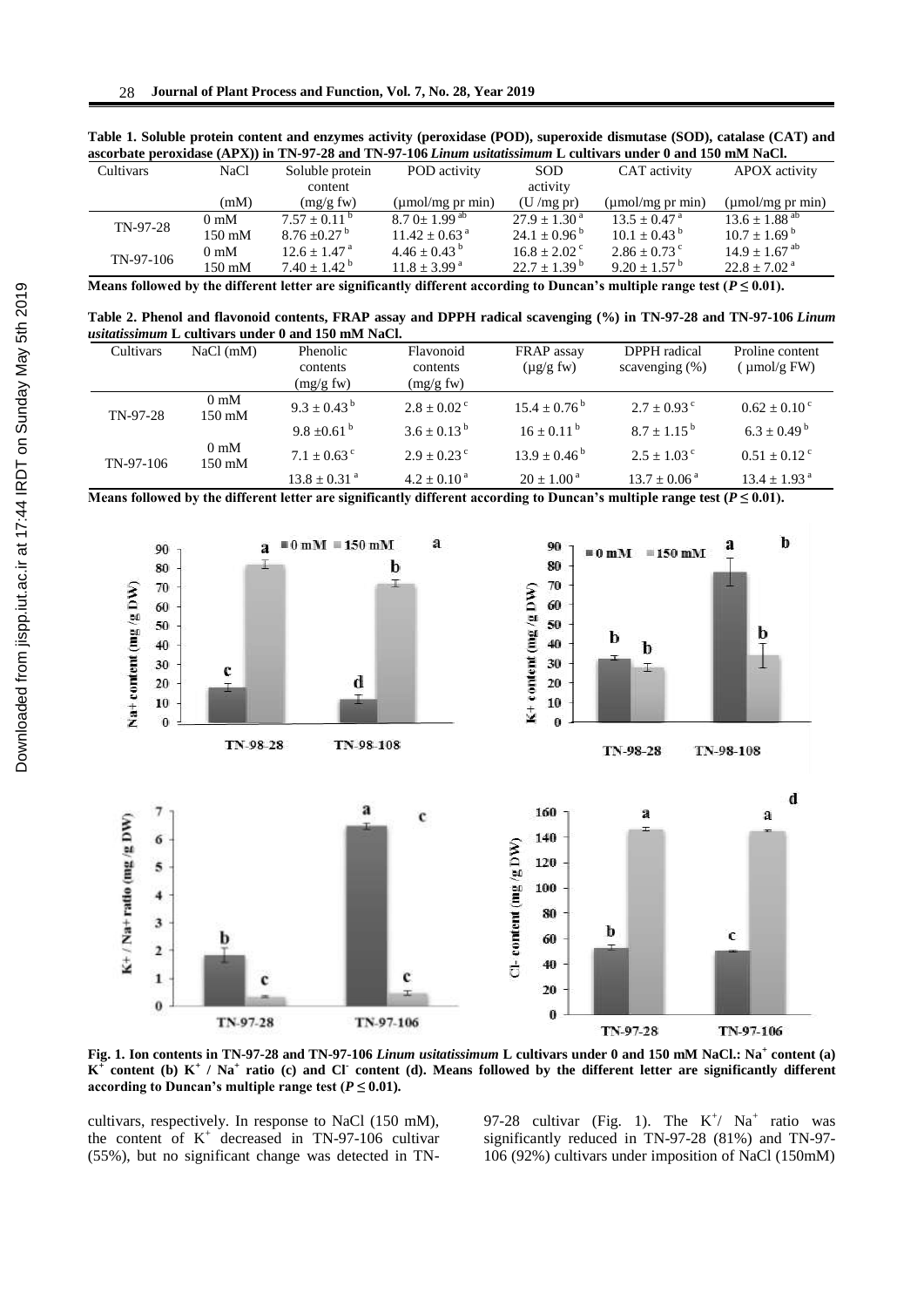

**Fig. 2. Lipid peroxidation in TN-97-28 and TN-97-106** *Linum usitatissimum* **L cultivars under 0 and 150 mM NaCl: Malondialdehyde (MDA) content (a) and other aldehydes content (b). Means followed by the different letter are significantly**  different according to Duncan's multiple range test  $(P \le 0.01)$ .

#### (Fig. 1).

**Lipid peroxidation:** MDA and other aldehydes levels did not show any significant change in TN-97-28 cultivar under salt treatment compared to control groups (Fig. 2). Contents of MDA and other aldehydes showed 85% and 2.16-fold induction in TN-97-106 cultivar under salinity (Fig. 2).

### **Discussion**

The pattern of soluble protein changes was evident among *L. usitatissimum* cultivars in reaction to NaCl treatment (Table 1). In our study, TN-97-28 cultivar showed no significant change in soluble protein in response to NaCl treatment while the content of soluble protein significantly decreased in TN-97-106 cultivar. The present result was in accordance with Dasgupta *et al*. (2010), who experimentally reported that the total protein content decreased in five mangroves under salinity. Protein pattern has a dual reaction under salinity in plants. Salt stress reduces the total protein content, and also commences the synthesis of other specific proteins necessary for tolerating the effect of salinity through engaging ABA (Arefian *et al*., 2014). The degradation of protein content in saline environment might be due to the enhanced activity of protease. Degraded proteins may supply storage form of nitrogen which plays a vital role in osmotic adjustment under stress (Dasgupta *et al*., 2010; Jamil and Rha, 2013).

Under salinity stress, formation and accumulation of reactive oxygen species can be induced and it's over accumulation results in oxidative damage of membrane lipids, proteins and nucleic acids (AbdElgawad *et al*., 2016). In higher plants, enzymatic and non-enzymatic antioxidant defense systems participate in elimination of ROSs (Razavizadeh and Rostami, 2013). Antioxdant enzymes such as CAT, SOD and POD are usually considered as the key enzymes of antioxidant defense of the plants (Zhang *et al*., 2013). SOD is the major scavenger of superoxide  $(O2^-)$  to form  $H_2O_2$  and  $O_2$ , and plays an important role in defense activity against the cellular damage caused by environmental stress.

CAT is common enzyme found in nearly all living organisms exposed to oxygen, catalyzing the dismutation of hydrogen peroxide into oxygen and water, and is known as a mediator of oxidative damage (Giannakoula *et al*., 2010). APOX is considered to be a key antioxidant enzyme in plants (Kachout *et al*., 2013). Under our investigation, differences in protective enzyme activities were known for two studied flaxseed cultivars (Table 1). A large number of studies on various species have indicated that salt stress alters the amount and the activity of the enzymes involved in ROS scavenging (Meratan *et al*., 2008). In agreement with our findings for TN-97-28, SOD activity decreased in two corn cultivars (Carrasco-Rios and Pinto, 2014). Our results for TN-97-28 cultivar also in accordance with increase of SOD activity in cotton plants (Kachout *et al*., 2013) under salinity. In the present study, reduction in CAT activity was observed in TN-97-28 cultivar, while the TN-97-106 cultivar showed enhancment of CAT activity under salinity. Previous study has shown that salt preferentially decreases the CAT in rice leaf (Lee *et al*., 2001) and cotton plants (Kachout *et al*., 2013). AbdElgawad *et al*. (2016) showed that the activity of CAT enzyme significantly increased in roots and shoots of maize seedlings in response to NaCl (150 mM). Similar to our result for TN-97-28 cultivar, the activity of POD enzyme did not show any change under NaCl (75 and 150 mM) (AbdElgawad *et al*., 2016). On the other hand, activity of POD enzyme was significantly elevated in TN-97- 106 cultivar which was in parallel with Weisany *et al*. (2012) result. The results have indicated that activity of APOX enzyme did not changed under NaCl (150 mM) in two flax cultivars. Previous studies indicated different records of APOX enzyme activity in various species. Decline in APOX enzyme activity has been reported in cotton plant under salt stress (Kachout *et al*., 2013), Whereas Weisany *et al*. (2012) indicated elevation of APOX enzyme activity in *Glycine max* L. plant as a result of salinity imposition. In agreement with our findings, NaCl treatment did not display any significant effect on APOX enzyme activity in canola plants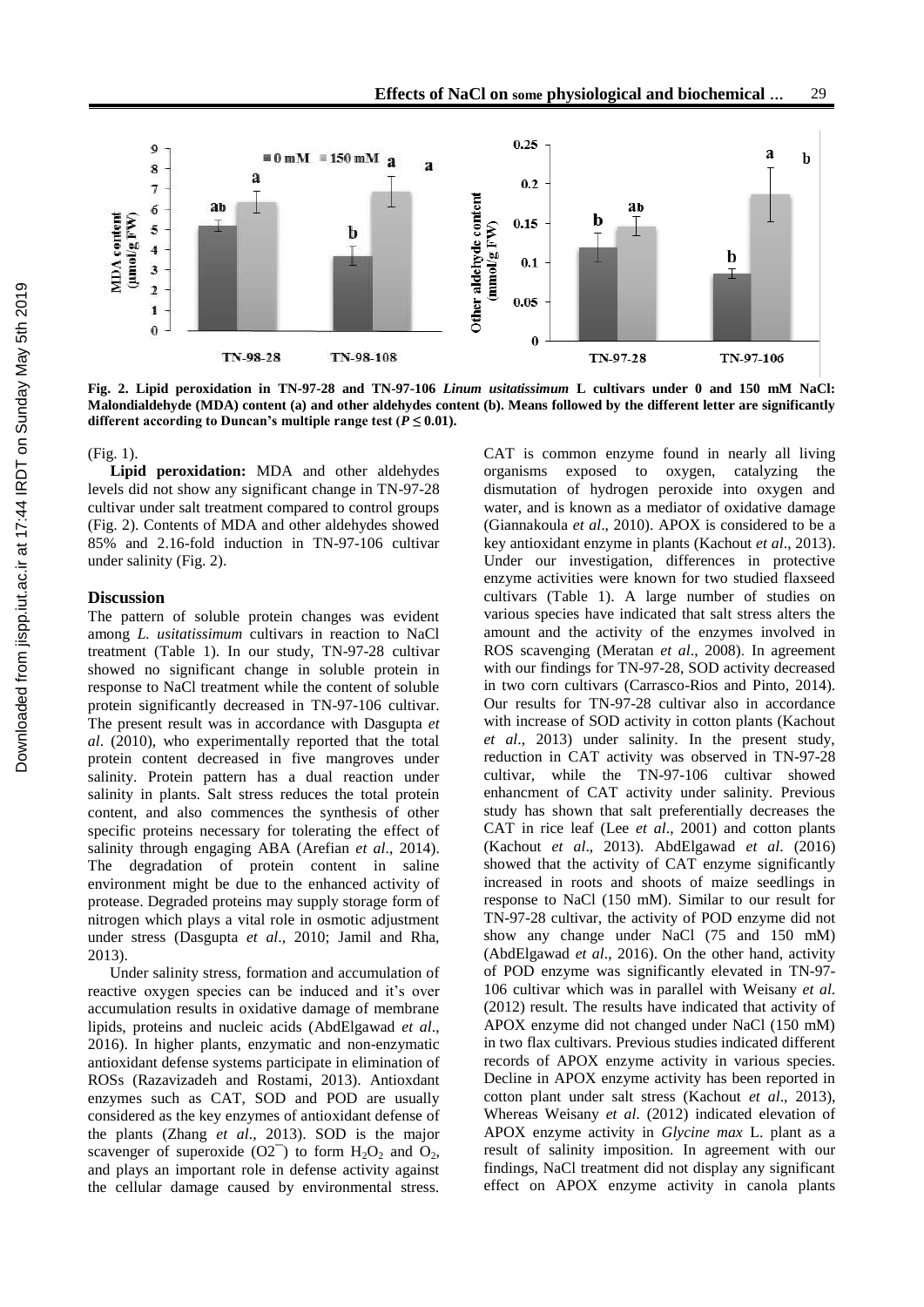(Razavizadeh and Rostami, 2013). Meratan *et al*. (2008) reported that the diversity in number and intensities of antioxidative enzymes isoforms could be involved in salinity tolerance of the species (Meratan *et al*., 2008). Perhaps, TN-97-28 and TN-97-106 cultivars have different isoforms of antioxidative enzymes and various responses to salt stress.

In order to counter the damaging effects of ROS, plants produce a variety of antioxidant metabolites, including phenol and flavonoid compounds. Phenolic molecules are constitutive compounds in all higher plants with free radical quenching activity due to their redox properties along with metal chelation, hydrogen donation and singlet oxygen quenching (Taarit *et al*., 2012; Abideen *et al*., 2015). Moreover, vast evidence showed that flavonoids in higher plants have the potential to serve as antioxidants in response to stressed environments including salinity (Zhou *et al*., 2018). In the present study, total phenol did not change in TN-97- 28 cultivar and increased in TN-97-106 cultivar in response to salt stress (Table 2). However, the content of flavonoid was elevated in both cultivars under salinity. The enhancement in the synthesis of flavonoids and phenolics of flaxseed plants varieties might be the adaptive mechanism under salt stress. In previous reports, induction of phenolic compounds was observed in different plants under salinity, including *Garden cress* (Ahmed *et al*., 2012), *Salvia officinalis* (Taarit *et al*., 2012) and *Olea europaea* L. (Petridis *et al*., 2012) plants. However, the accumulation of phenolic compounds under salinity stress may vary in different plant species (Zhou *et al*., 2018).

Antioxidant activity was determined by scavenging DPPH radical and FRAP assay. DPPH is a stable free organic radical that receive the hydrogen radical to become a constant diamagnetic molecule: yellowcolored diphenylpicrylhydrazine (Taarit *et al*., 2012). The FRAP assay, a simple direct test of antioxidant capacity is the antioxidant ability to reduce a ferric complex to the ferrous form (Sharma *et al*., 2014). The data indicated that salinity stimulated the increase of antioxidant capacity in both cultivars according to DPPH method (Table 2). Based on FRAP assay, total antioxidant capacity did not alter in response to salinity in TN-97-28 cultivar while was increased in TN-97-106 cultivar under salt stress (Table 2). These capacities could be directly related with the measures of phenolic compounds because of their free radical scavenging capacities (Table 2). The Significant correlation between FRAP and DPPH assays and total phenolic content was previously observed in three halophytes (*Salsola baryosma*, *Trianthema triquetra*, *Zygophyllum simplex*) under salinity (Sharma *et al*., 2014). Moreover, total phenolic content was significantly correlated with antioxidant capacity in maize varieties (Hichem *et al*., 2009) and some Chinese medicinal plants (Wong *et al*., 2006).

Numerous studies have linked the accumulation of proline to salt stress as a particular osmolyte in plants

under reduced water levels which assists the plants to preserve cell turgor (Marin *et al.,* 2010). It is also hypothesized that proline, besides being an osmolyte, is also involved in scavenging free radicals and protects plant cell against adverse effect of salt by maintaining osmotic balance. In the present study, two *L. usitatissimum* cultivars showed increase in proline content in NaCl treated flaxseed compared to the control groups (Table 2). The highest accumulation was observed in TN-97-106 (25 fold) cultivar compared to TN-97-28 (10 fold) cultivar (Table 2). Similar results have been reported in rice and sorghum grown under salt stress (De Lacerda *et al.,* 2005; Demiral and Turkan, 2005). Although it is generally agreed upon that proline accumulation is important for plants to tolerate environmental stresses, a good correlation between proline accumulation and stress tolerance is not always obvious (Jaarsma *et al.,* 2013).

In this work, NaCl (150 mM) significantly altered shoot  $Na^+$ ,  $K^+$  and Cl<sup>-</sup> concentration (Fig. 1).  $Na^+$  and Cl<sup>-</sup> contents sharply increased in the shoots of both flaxseed plants under high level of salinity. Similar results have been found in a number of previous studies as in *Suaeda fruticosa* L. (Khan *et al*., 2000) and *Shepherdia argentea* (Qin *et al*., 2010) plants. Salt stress significantly alters uptake and absorption rates of all mineral nutrients and could lead to problems of decline in leaf function and ionic imbalance and toxicity. Excessive Na<sup>+</sup> accumulation can cause a range of osmotic and metabolic problems for plants. Potassium is essential plant macro-nutrient that has a major role in the regulation of water in plants (osmo-regulation), enzyme activity, cell expansion, neutralization of nondiffusible negatively charged ions and membrane polarization. The toxic effects of Na<sup>+</sup> have been greatly related to its competition with  $K^+$  in order to bind to essential sites for cellular functions (Qin *et al*., 2010).

Peroxidation of membrane lipids has been associated with cell damages caused by different biotic and abiotic stresses and MDA, a lipid peroxidation product, has been used as an appropriate biomarker to evaluate the level of free radicals in living cells (Arefian *et al.,* 2014; Bazrafshan and Ehsanzadeh, 2016). However, it is not clear whether the saturation of membrane lipids has an adaptive value, if there is a correlation between salt tolerance and a specific class of lipids, or if it is just a negative effect of salinity (Carrasco-Rios and Pinto, 2014). In the current study, MDA and other aldehyde contents were significantly accumulated in TN-97-106 cultivar under NaCl (150 mM) (Fig. 2). In agreement with our result, content of MDA increased in cotton plants (Zhang *et al*., 2013) and also in two Turfgrass species (Xu *et al*., 2013) under salinity.

### **Conclusion**

Unlike TN-97-106 cultivar, SOD enzyme activity was significantly decreased in NaCl treated TN-97-28 plants and consequently reduction in CAT enzyme activity was observed. Moreover, parameters such as proline,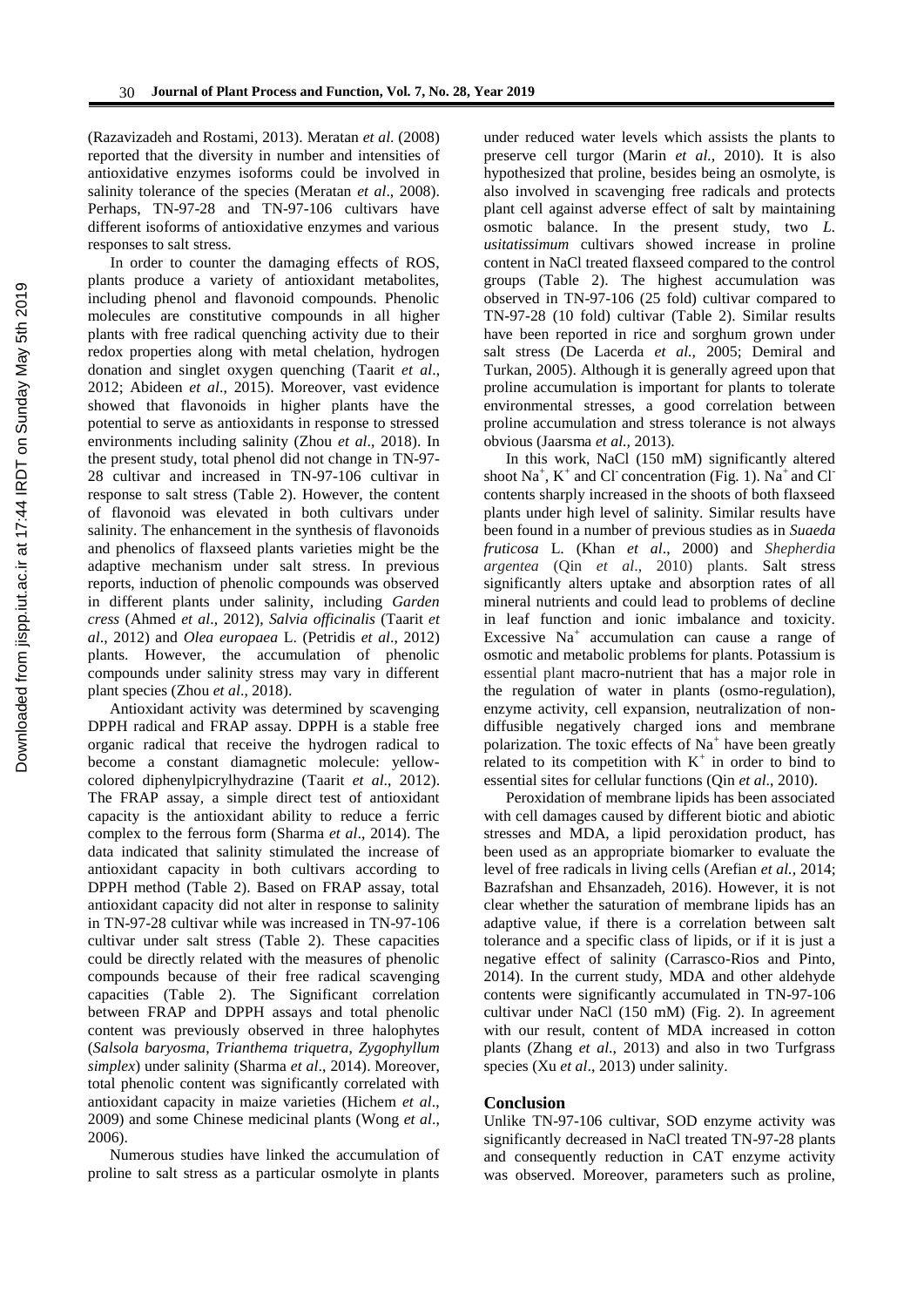damaging effects of salinity.

**Acknowledgment**

cultivar under salinity. In conclusion, probably these two cultivars have different mechanisms to counter with

This research was supported by Urmia University and Institute of Biotechnology of Urmia University.

phenol and flavonoid contents, and antioxidant capacity were significantly lower in TN-97-28 cultivar compared to TN-97-106 cultivar under salinity. However, the data presented above demonstrateed better responses in protein content and ion homeostasis in TN-97-28 cultivar compared to TN-97-106 cultivar under salt stress. Finally, lipid peroxidation was significantly lower in TN-97-28 cultivar compared to TN-97-106

### **References**

- AbdElgawad, H., Zinta, G., Hegab, M. M., Pandey, R., Asard, H. and Abuelsoud, W. (2016) High salinity induces different oxidative stress and antioxidant responses in maize seedlings organs. Frontiers in Plant Science 7: 276.
- Abideen, Z., Qasim, M., Rasheed, A., Adnan, M. Y., Gul, B. and Khan, M. A. (2015) Antioxidant activity and polyphenolic content of *Phragmites karka* under saline conditions. Pakistan Journal of Botany 47: 813-818.
- Ahmad, P., Latef, A. A. A., Hashem, A., Abd\_Allah, E. F., Gucel, S. and Tran, L. S. P. (2016) Nitric oxide mitigates salt stress by regulating levels of osmolytes and antioxidant enzymes in chickpea. Frontiers in Plant Science 7: 347.
- Ahmed, A. R., Gabr, A. M. M., AL–Sayed, H. M. and Smetanska, I. (2012) Effect of drought and salinity stress on total phenolic, flavonoids and flavonols contents and antioxidant activity in in vitro sprout cultures of garden cress (*Lepidium sativum*). Journal of Applied Sciences Research 8: 3934-3942.
- Altın, S., Tohma, H., Gulcin, I. and Koksal, E. (2017) Purification, characterization, and inhibition sensitivity of peroxidase from wheat (*Triticum sativum* ssp. vulgare). International Journal of Food Properties 20: 1949-1959.
- Arefian, M., Vessal, S. and Bagheri, A. (2014) Biochemical changes in response to salinity in chickpea (*Cicer arietinum* L.) during early stages of seedling growth. Journal of Animal and Plant Sciences 24: 1849-1857.
- Azarmehr, B., Karimi, F., Taghizadeh, M. and Gargari, S. L. M. (2013) Secondary metabolite contents and antioxidant enzyme activities of *Cichorium intybus* hairy roots in response to zinc. Journal of Medicinal Plants and By-Products 2: 131-138.
- Bazrafshan, A. H. and Ehsanzadeh, P. (2016) Evidence for differential lipid peroxidation and antioxidant enzyme activities in *sesamum indicum* L. genotypes under nacl salinity. Journal of Agricultural Science and Technology 18: 207-222.
- Beketov, E. V., Pakhomov, V. P. and Nesterova, O. V. (2005) Improved method of flavonoid extraction from bird cherry fruits. Pharmaceutical Chemistry Journal 39: 316-318.
- Bettaieb, e. p., Rebey, I., Bourgou, S., Marzouk, B., Fauconnier, M. L. and Ksouri, R. (2017) Salinity impact on seed yield, polyphenols composition and antioxidant activity of Fennel (*Foeniculum vulgarae* Mill) extracts. Journal of New Sciences 3: 2610-2619.
- Carrasco-Rios, L. and Pinto, M. (2014) Effect of salt stress on antioxidant enzymes and lipid peroxidation in leaves in two contrasting corn,'Lluteno' and 'Jubilee'. Chilean Journal of Agricultural Research 74: 89-95.
- Cha-Um, S. and Kirdmanee, C. (2009) Effect of salt stress on proline accumulation, photosynthetic ability and growth characters in two maize cultivars. Pakistan Journal of Botany 41: 87-98.
- Dasgupta, N., Nandy, P., Tiwari, C. and Das, S. (2010) Salinity-imposed changes of some isozymes and total leaf protein expression in five mangroves from two different habitats. Journal of Plant Interactions *5*: 211-221.
- De Azevedo Neto, A. D., Prisco, J. T., Eneas-Filho, J., De Abreu, C. E. B. and Gomes-Filho, E. (2006) Effect of salt stress on antioxidative enzymes and lipid peroxidation in leaves and roots of salt-tolerant and salt-sensitive maize genotypes. Environmental and Experimental Botany 56: 87-94.
- De Lacerda, C. F., Cambraia, J., Oliva, M. A. and Ruiz, H. A. (2005) Changes in growth and in solute concentrations in sorghum leaves and roots during salt stress recovery. Environmental and Experimental Botany 54: 69-76.
- Demiral, T and Turkan, I. (2005) Comparative lipid peroxidation, antioxidant defense systems and proline content in roots of two rice cultivars differing in salt tolerance. Environmental and Experimental Botany 53: 247-257.
- El-Bassiouny, H. and Sadak, M. S. (2015) Impact of foliar application of ascorbic acid and α-tocopherol on antioxidant activity and some biochemical aspects of flax cultivars under salinity stress. Acta Biologica Colombiana 20: 209-222.
	- Ghoreishi, M., Rahmani, F., Mandoulakani, B. A., and Gorttapeh, A. H. (2017) Impact of variety on resistance to cold stress at physiological levels in *Linum usitatissimum*. Plant Omics 10: 269-276.
- Giannakoula, A., Moustakas, M., Syros, T. and Yupsanis, T. (2010) Aluminum stress induces up-regulation of an efficient antioxidant system in the Al-tolerant maize line but not in the Al-sensitive line. Environmental and Experimental Botany 67: 487-494.
- Hatamnia, A. A., Abbaspour, N. and Darvishzadeh, R. (2014) Antioxidant activity and phenolic profile of different parts of bene (*Pistacia atlantica* subsp. kurdica) fruits. Food Chemistry 145: 306-311.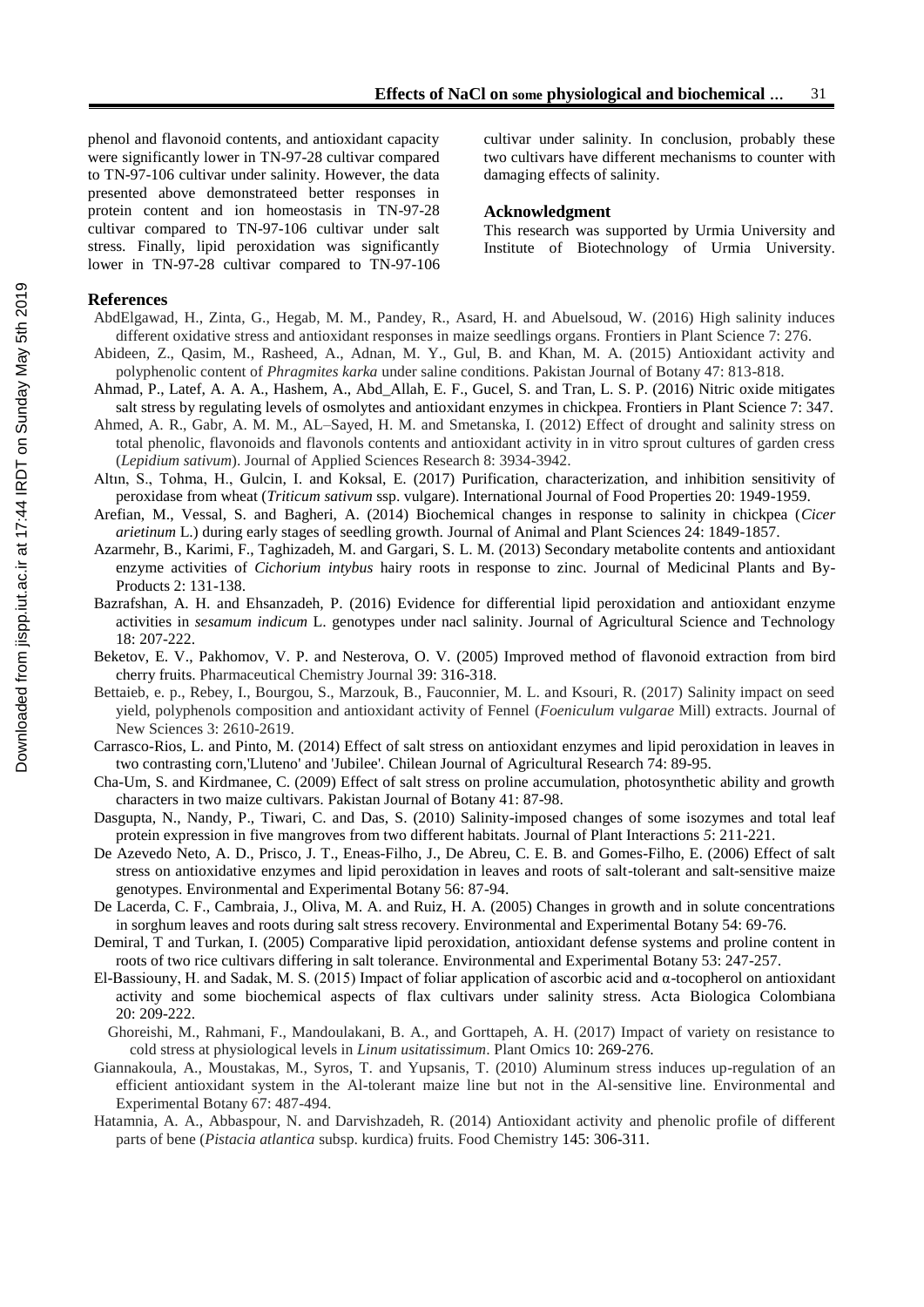- Hatamnia, A. A., Abbaspour, N., Darvishzadeh, R., Rahmani, F. and Heidari, R. (2013) Effect of salt stress on growth, ion content and photosynthesis of two oriental tobacco (*Nicotiana tabacum*) cultivars. International Journal of Agriculture and Crop Sciences 6: 757-761.
- Heimler, D., Isolani, L., Vignolini, P. and Romani, A. (2009) Polyphenol content and antiradical activity of *Cichorium intybus* L. from biodynamic and conventional farming. Food Chemistry 114: 765-770.
- Hichem, H., Mounir, D. and Naceur, E. (2009) Differential responses of two maizes (*Zea mays* L.) varieties to salt stress: Changes on polyphenols composition of foliage and oxidative damages. Industrial Crops and Products 30: 144–151.
- Jaarsma, R., De Vries, R. S. and De Boer, A. H. (2013) Effect of salt stress on growth, Na<sup>+</sup> accumulation and proline metabolism in potato (*Solanum tuberosum*) cultivars. Plos One 8: 60183.
- Jamil, M. and Rha, E. S. (2013) NaCl stress-induced reduction in grwoth, photosynthesis and protein in mustard. Journal of Agricultural Science 5: 114.
- Kachout, S. S., Hamza, K. J., Bouraoui, N. K., Leclerc, J. C. and Ouerghi, Z. (2013) Salt-induced changes in antioxidative enzyme activities in shoot tissues of two Atriplex varieties. Notulae Botanicae Horti Agrobotanici Cluj-Napoca 41: 115-121.
- Karimi, F. and Khataee, E. (2012) Aluminum elicits tropane alkaloid production and antioxidant system activity in micropropagated *Datura innoxia* plantlets. Acta Physiologiae Plantarum 34: 1035-1041.
- Khan, M. A., Ungar, I. A. and Showalter, A. M. (2000) The effect of salinity on the growth, water status, and ion content of a leaf succulent perennial halophyte, *Suaeda fruticosa* (L.). Forssk. Journal of Arid Environments 45: 73-84.
- Lee, D. H., Kim, Y. S. and Lee, C. B. (2001) The inductive responses of the antioxidant enzymes by salt stress in the rice (*Oryza sativa* L.). Journal of Plant Physiology 158: 737-745.
- Li, D., Luo, Z., Mou, W., Wang, Y., Ying, T. and Mao, L. (2014) ABA and UV-C effects on quality, antioxidant capacity and anthocyanin contents of strawberry fruit (*Fragaria ananassa* Duch.). Postharvest Biology and Technology 90: 56-62.
- Lippi, G., Chance, J. J., Church, S., Dazzi, P., Fontana, R., Giavarina, D., Grankvist, K., Huisman, W., Kouri, T., Palicka, V. and Plebani, M. (2011) Preanalytical quality improvement: from dream to reality. Clinical Chemistry and Laboratory Medicine 49: 1113-1126.
- Marin Velazquez, J. A., Andreu Puyal, P., Carrasco A. and Arbeloa Matute, A. (2010) Determination of proline concentration, an abiotic stress marker, in root exudates of excised root cultures of fruit tree rootstocks under salt stress. Revue des Regions Arides 24: 722-727.
- Matysik, J., Alia Bhalu, B. and Mohanty, P. (2002) Molecular mechanisms of quenching of reactive oxygen species by proline under stress in plants. Current Science 10: 525-32.
- Meir, S., Philosoph-Hadas, S. and Aharoni, N. (1992) Ethylene-increased accumulation of fluorescent lipidperoxidation products detected during senescence of parsley by a newly developed method. Journal of the American Society for Horticultural science 117: 128-132.
- Meratan, A. A., Ghafari, S. M. and Niknam, V. (2008) Effects of salinity on growth, proteins and antioxidant enzymes in three Acanthophyllum species of different ploidy levels. Journal of Agricultural Science and Technology 33: 1-8
- Minh, L. T., Khang, D. T., Ha, P. T. T., Tuyen, P. T., Minh, T. N., Quan, N. V. and Xuan, T. D. (2016) Effects of salinity stress on growth and phenolics of rice (*Oryza sativa* L.). International Letters of Natural Sciences 57: 1-10.
- Parvaiz, A. and Satyawati, S. (2008) Salt stress and phyto-biochemical responses of plants-a review. Plant Soil and Environment 54: 89-99
- Patil, N. M., Datir, S. S. and Shah, P. V. (2015) Salt-induced physiological and biochemical changes in two varieties of *Linum usitatissimum* L. International Journal of Current Microbiology and Applied Sciences 4: 296-304.
- Petridis, A., Therios, I., Samouris, G. and Tananaki, C. (2012) Salinity-induced changes in phenolic compounds in leaves and roots of four olive cultivars (*Olea europaea* L.) and their relationship to antioxidant activity. Environmental and Experimental Botany 79: 37-43.
- Qin, J., Dong, W. Y., He, K. N., Yu, Y., Tan, G. D., Han, L., Dong, M., Zhang, Y. Y., Zhang, D., Lil, A. Z. and Wang, Z. L. (2010) NaCl salinity-induced changes in water status, ion contents and photosynthetic properties of *Shepherdia argentea* (Pursh) Nutt. seedlings. Plant Soil Environment 56: 325-332.
- Ranjbar, G. and Pirasteh-Anosheh, H. (2015) A glance to the salinity research in Iran with emphasis on improvement of field crops production. Iranian Journal of Crop Sciences 17.
- Razavizadeh, R. and Rostami, F. (2013) Changes in growth and antioxidant capacity of canola by salinity and salicylic acid under in vitro. International Research Journal of Applied and Basic Sciences 4: 4093-4101.
- Razavizadeh, R. and Rostami, F. (2013) Changes in growth and antioxidant capacity of canola by salinity and salicylic acid under in vitro. International Research Journal of Applied and Basic Sciences 5: 192-200.
- Sharma, V. and Ramawat, K. G. (2014) Salt stress enhanced antioxidant response in callus of three halophytes (*Salsola baryosma*, *Trianthema triquetra*, *Zygophyllum simplex*) of Thar Desert. Biologia 69: 178-185.